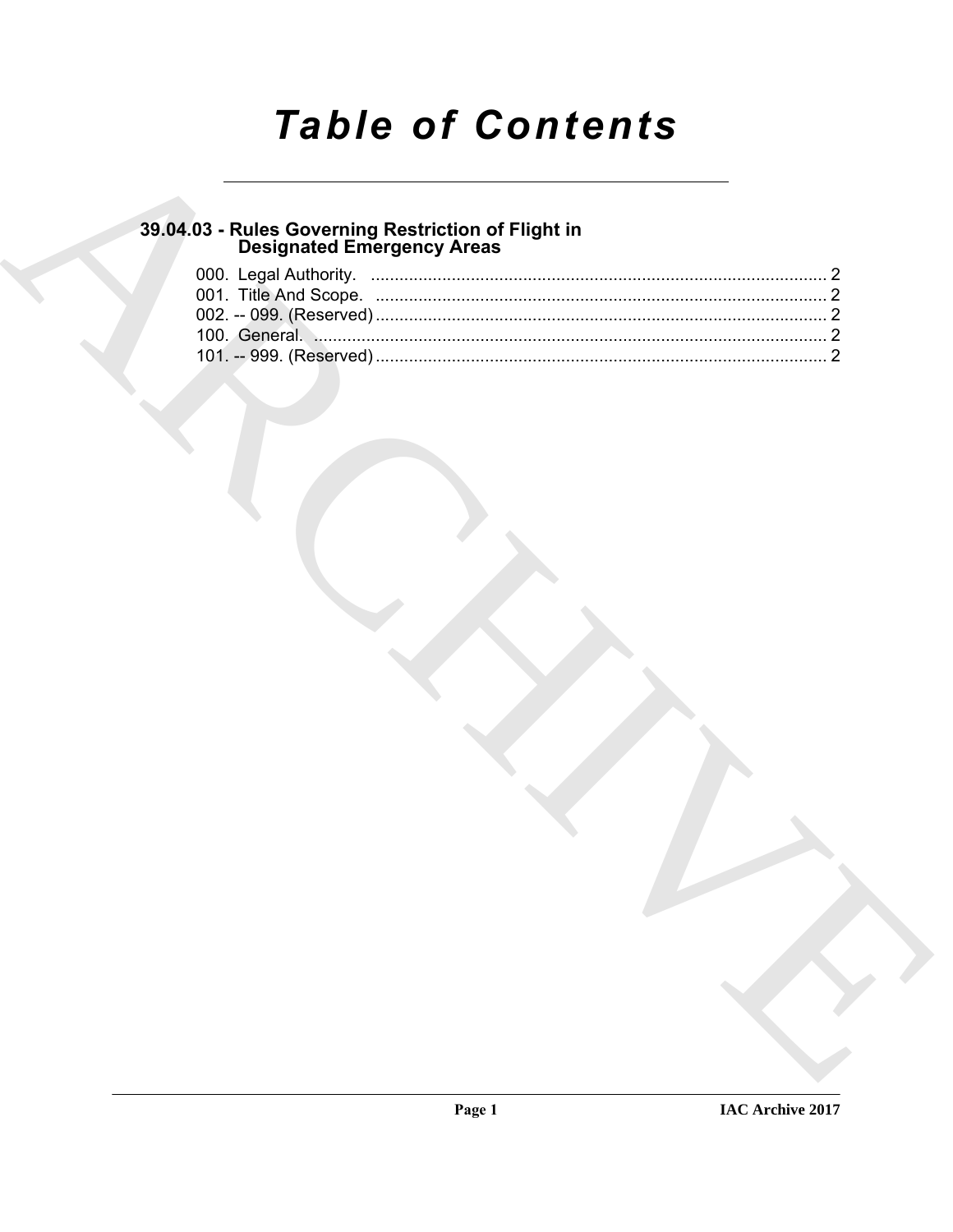#### **IDAPA 39 TITLE 04 CHAPTER 03**

#### **39.04.03 - RULES GOVERNING RESTRICTION OF FLIGHT IN DESIGNATED EMERGENCY AREAS**

#### <span id="page-1-1"></span><span id="page-1-0"></span>**000. LEGAL AUTHORITY.**

Under authority of Section 21-111, Idaho Code, the Idaho Transportation Board adopts this rule. (11-28-90)

#### <span id="page-1-2"></span>**001. TITLE AND SCOPE.**

This rule outlines the restrictions of flight in designated emergency areas. (11-28-90)

#### <span id="page-1-3"></span>**002. -- 099. (RESERVED)**

### <span id="page-1-8"></span><span id="page-1-6"></span><span id="page-1-4"></span>**100. GENERAL.**

**33.04.63** - RULES OOYENING RESTRICTION OF FLUCHT IN<br>
1970. ILLES AT ALTHORITY,<br>
UNICS AT ALTHORITY, Identic coc, the Indio 1 immediation is not a degree to the state.<br>
(III),  $\frac{1}{2}$  and  $\frac{1}{2}$  and  $\frac{1}{2}$  and  $\frac$ **01. Level of Flight for Non-Search Pilot**. No aircraft shall willfully fly below one thousand (1,000) feet above ground level over or through any designated search and rescue area, or any designated emergency area unless officially flying as an assigned search pilot in an assigned search area, or authorized by the official Search and Rescue Headquarters, or in direct official support of a designated emergency area. This flight restriction shall remain<br>in effect within the designated area until rescinded by the Aeronautics Division Administrator. (1-2-9 in effect within the designated area until rescinded by the Aeronautics Division Administrator.

<span id="page-1-7"></span>**02. Level of Flight for Non-Assistance Persons**. Aircraft not officially involved in rendering emergency assistance to persons and property may not fly lower than two thousand  $(2,000)$  feet above ground level over any emergency area created by fire, flood, earthquake, or other natural disasters. (1-2-93)

#### <span id="page-1-5"></span>**101. -- 999. (RESERVED)**